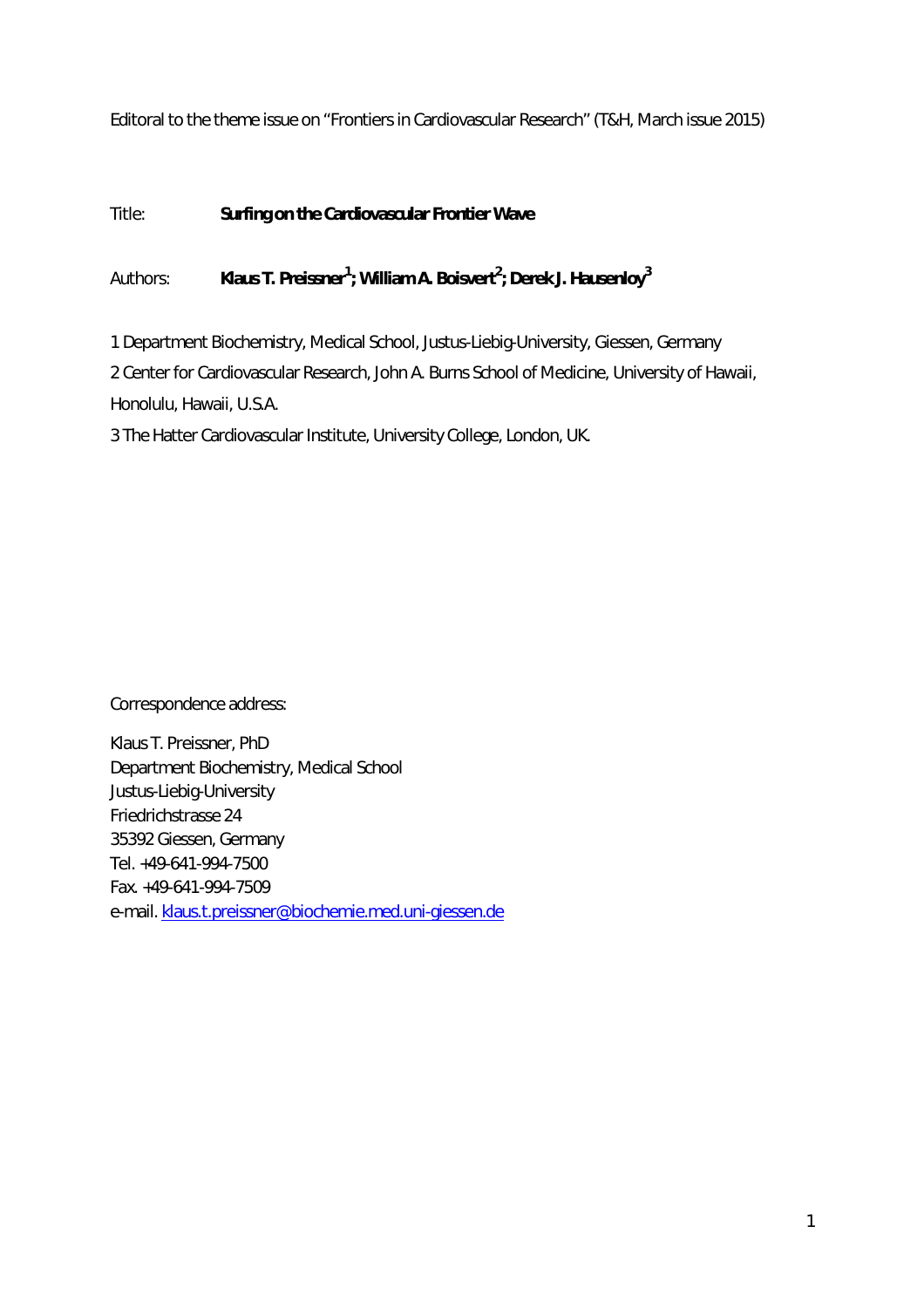The very first conference of "Frontiers in Cardiovascular Research" took place in the archipelago paradise of Hawaii in the middle of the Pacific Ocean from September 26 to 27, 2013. The venue for the meeting was the Sullivan Auditorium at the University of Hawaii Cancer Center located on the John A. Burns School of Medicine (JABSOM) campus in Honolulu. Although the school is relatively small compared to other medical schools elsewhere, research thrives here on the JABSOM campus. With the flagship Cancer Center and departments dedicated to studying tropical diseases and native Hawaiian health, researchers at JABSOM are working hard to fulfill the mission of serving the diverse population of people that live in Hawaii. Amongst certain sectors of the Hawaiian population, cardiovascular diseases are on the increase. The dedicated team of researchers at the Center for Cardiovascular Research at JABSOM are studying ways to lessen the cardiovascular burden with experts that focus on various areas of cardiac and vascular function. This conference was a perfect venue to exchange ideas and research findings between the European scientists and the cardiovascular researchers at JABSOM who normally work literally on opposite sides of the globe. The collection of concise reviews and original articles presented in this theme issue is devoted to new aspects of cardiovascular medicine with particular emphasis on stress conditions in the heart.

The heart is a high energy-demanding organ that strongly depends on a fatty acid supply to work without interruption for 80 years or more, beating more than 3 x 10 $^{\circ}$  times during this time to pump more than 200 x 10<sup>6</sup> liters of blood throughout our body's 100,000 km long blood vessel system. Although it is very well established that cardiomyocytes rely on the different functions of their different types of mitochondria, whose ATP-generating capacity greatly depends on a fatty acid metabolism, only limited data are available on a second fatty acid-driven organelle in these cells, the peroxisome. In their review, Colasante et al. (1) provide comprehensive information on the largely cardio-protective role of peroxisomes and their lipid metabolism, which is regulated by components of the "peroxisome-proliferator-activated-receptor" (PPAR) system. In addition, these authors present new original data on the regional expression of peroxisome-related genes in the heart as well as on the dysregulation of specific PPARs in a mild peroxisomal biogenesis defect. The possible impact of peroxisomal dysfunction on myocardial metabolism, involving the peroxisome-PPAR loop, is discussed.

Based on their recent observations as to the damaging role of extracellular (ribosomal) RNA (eRNA), derived from hypoxic cardiomyocytes in the context of ischemia/reperfusion injury (2), Cabrera-Fuentes et al. (3) now present conclusive data on the strong impact of eRNA on driving macrophages towards the pro-inflammatory M1-phenotype. A variety of inflammatory cytokines become upregulated in mouse bone marrow-derived as well as in human peripheral blood monocytes /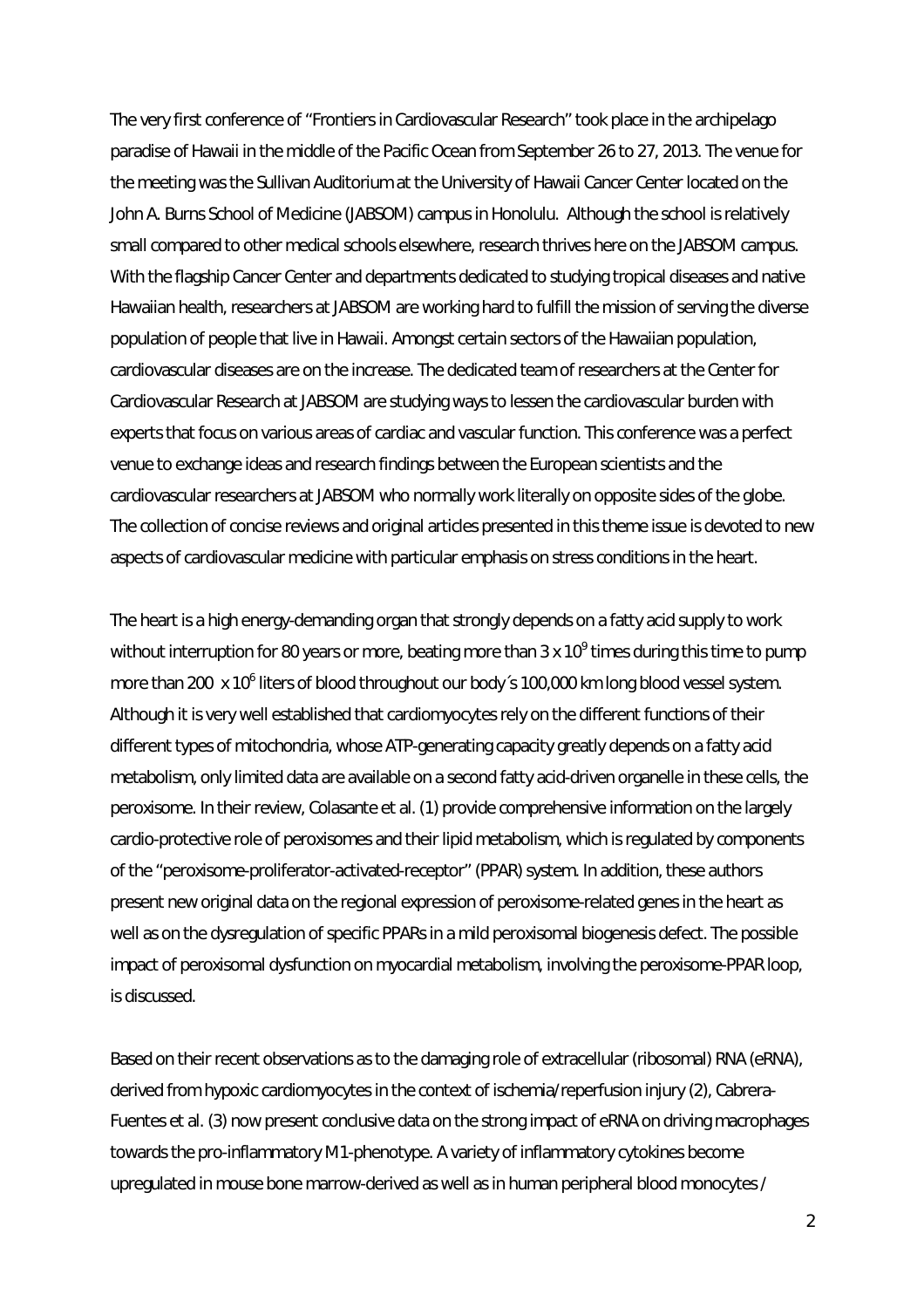macrophages in response to eRNA, and this process may occur during the progression of atherosclerosis in authentic lesions of the inflamed arterial wall, as previously described by these authors (4). The characterization of the underlying mechanism of this robust phenotype change in macrophages requires further work, particularly as to the response of different tissue-resident macrophages towards the inflammatory agonist eRNA. As part of the innate immune response, the complement system provides all components for opsonization, chemotactic attraction of leukocytes as well as membrane lysis of microbes in the context of an inflammatory response. In their concise review, Vogel et al. (5) present compelling data as to the beneficial therapeutic effects of complement depletion by "cobra venom factor" (a very stable C3 homologue) in different murine vascular disease models. This new experimental approach, involving humanized versions of cobra venom factor, may particularly represent a promising therapeutic strategy to prevent tissue damage in reperfusion injury-related diseases.

In the area of cardiovascular disease, the review by Rose and Hoffmann (6) covers in detail the role of various selenoproteins in regulating oxidative stress in a number of conditions that damage the cardiovascular system such as ischemia-reperfusion, myocardial hypertrophy and Keshan disease. Selenoproteins contain the amino acid, selenocysteine, which in turn contains the essential trace element, selenium, thought to be derived mainly from the diet. Selenoproteins are best known for their function as antioxidant enzymes such as glutathione peroxidase and thioredoxin reductase. The review by Han and Boisvert (7) focusses on the role of one of the quintessential anti-inflammatory cytokines, IL-10, on immune-driven atherosclerosis. They emphasize the importance of macrophages in the pathogenesis of atherosclerosis and the ways in which IL-10 can modulate the essential functions of macrophages such as foam cell formation and cytokine production that are known contributors to the disease process. In another review by Patra et al. (8) efforts to vascularize engineered cardiac tissue are described. The implantation of engineered cardiac tissue may be necessary after a myocardial infarction or during surgical correction of cardiac malformation that may result in loss of valuable cardiac tissue. However, vascularizing such implanted tissue has been a challenge. In describing the various attempts to establish vascularization in implanted tissues, the authors focus in particular on the potential role of extracellular matrices which are traditionally known as supporting structures for tissue scaffold, but are now recognized as having an essential role in angiogenesis. The authors also discuss the latest technology in biomaterial-based approaches to engineering cardiac tissue.

Ischemic heart disease (IHD) remains the leading cause of death and disability worldwide. Therefore, it was pertinent that novel mechanisms of cardio-protection were discussed at the New Frontiers in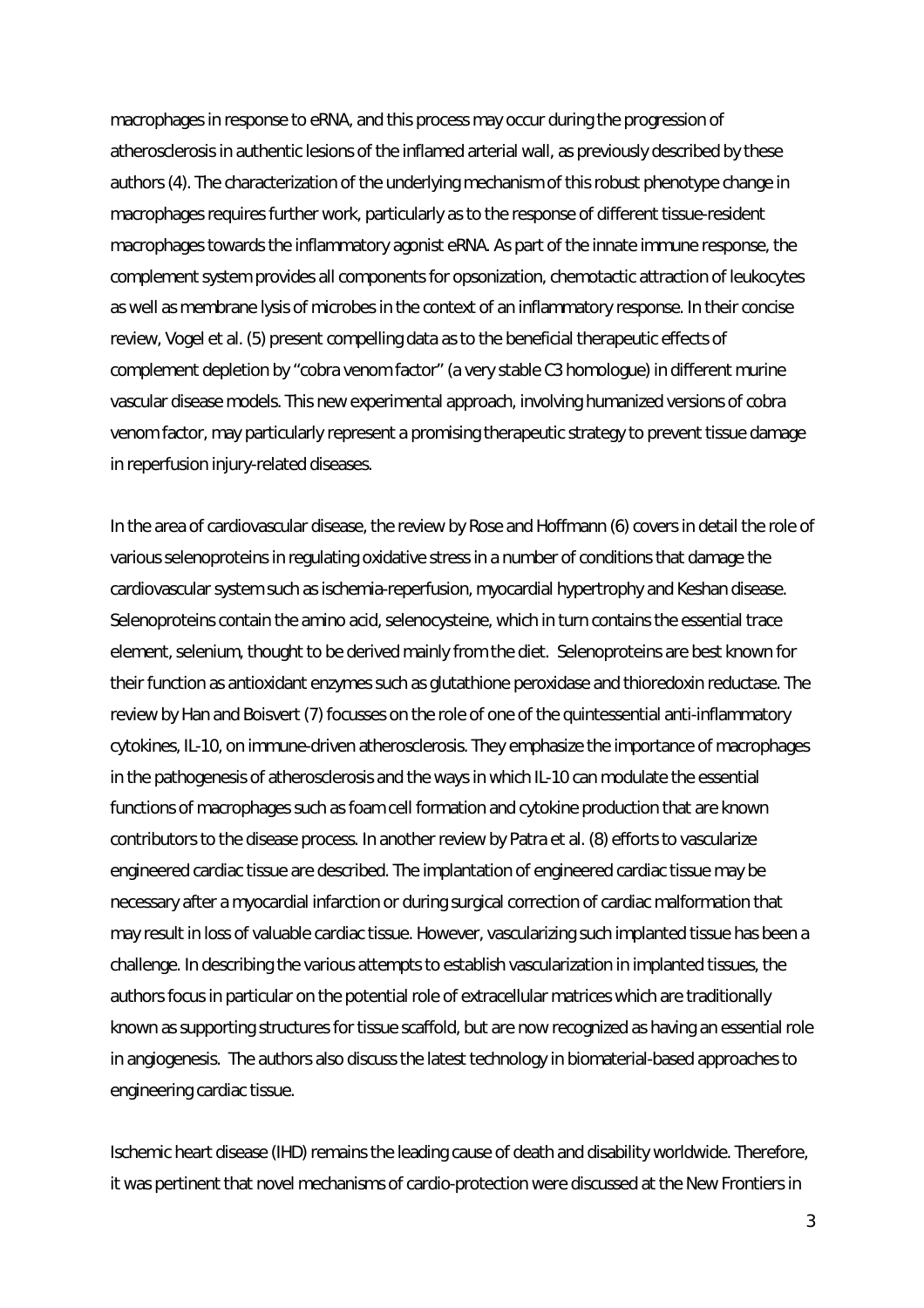Cardiovascular Research meeting. Mitochondria are key mediators of cell survival and death in the setting of acute ischemia/reperfusion injury (IRI), and are therefore critical targets for cardioprotection. In their article, Ong et al (9) investigated the role of the well-known cardio-protective signaling protein kinase, Akt, on mitochondrial morphology - a phenomenon in which mitochondria are able to change their shape by undergoing fusion and fission events, processes which are regulated by mitochondrial fusion and fission proteins and which can influence the susceptibility of the heart to acute IRI (reviewed in ref. 10). Previous experimental studies have shown that mitochondria undergo fission in response to acute ischemia, and preventing this change in mitochondrial morphology using either a genetic or pharmacological approach can attenuate cardiomyocyte death and reduce myocardial infarct size in hearts subjected to acute IRI (11). The authors have found that Akt may exerts its cardio-protective effect by inhibiting mitochondrial fission induced by acute IRI – importantly this cardio-protective effect was reproduced by the cardioprotective cytokine erythropoietin. The mechanism through which Akt modulates mitochondrial morphology is unclear although it may be through the modulation of mitochondrial fission and fusion proteins. Fernandez-Sanz et al. (12) have investigated the contribution of mitochondrial function to the increased susceptibility of the aged heart to the detrimental effects of acute IRI. As the FoF1 ATP synthase has recently been proposed to be a component of the "mitochondrial permeability transition pore" (MPTP, a critical determinant of acute myocardial IRI) (13, 14), these authors investigated the effect of acute IRI on the FoF1 ATP synthase and the MPTP opening sensitivity. They found that components of the FoF1 ATP synthase were oxidized and sensitivity of MPTP opening was increased, and have hypothesized that the oxidation of ATP synthase may underlie this effect.

Although reperfusion is required to salvage myocardium in the ischemic heart in the setting of an acute myocardial infarction, the process of reperfusion itself can induce myocardial injury and cardiomyocyte death – a phenomenon termed "myocardial reperfusion injury" (reviewed in ref. 15). A shift in arginine metabolism from nitric oxide (NO) to polyamine formation may contribute to the impaired myocardial functional recovery at reperfusion. In their study, Schreckenberg et al. (16) have investigated the role of tumor necrosis factor (TNF)- $\alpha$  and the renin-angiotensin system (RAS) in this change in cardiac metabolism. They found TNF-α and the RAS to be responsible for the depressed cardiac function that occurs in the first few hours following reperfusion, providing an insight into the pathophysiology of myocardial reperfusion injury. In the clinical setting ongoing advances in the field of interventional cardiology continue to improve the treatment of obstructive coronary artery disease. In this context, Simsekyilmaz et al. (17) review recent developments in coronary stent technology which have the potential to overcome the problems associated with maintaining stent patency in patients with diseased coronary arteries. Finally, Ferrazzi et al. (18) have applied gene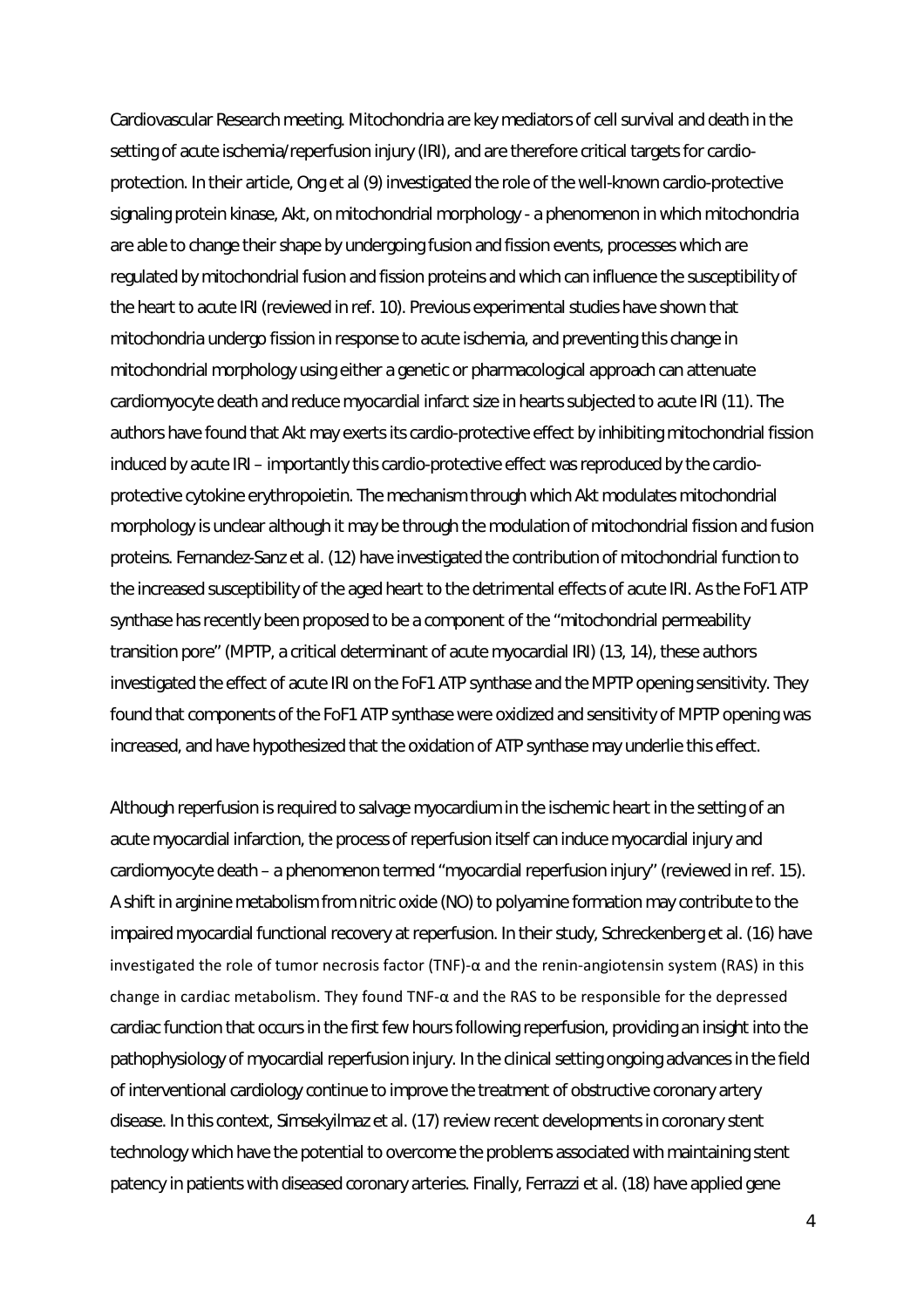network analysis in the study of cardiac development with the aim of elucidating the pathophysiology underlying congenital heart defects in order that novel therapeutic targets can be identified to treat cardiac disease. Further, this form of analysis may lead to the understanding of the pathways underlying stem cell differentiation in adult cardiomyocytes in the field of regenerative therapy.

## **References**

1. Colasante C, Chen J, Ahlemeyer B, Baumgart-Vogt E. Peroxisomes in cardiomyocytes and the peroxisome / peroxisome proliferator-activated receptor-loop. Thromb Haemost. 2015;113(3), in press.

2. Cabrera-Fuentes HA, Ruiz-Meana M, Simsekyilmaz S, et al. RNase1 prevents the damaging interplay between extracellular RNA and tumour necrosis factor- $\alpha$  in cardiac ischaemia/reperfusion injury. Thromb Haemost. 2015;112:1110-9.

3. Cabrera-Fuentes HA, Lopez ML, McCurdy S, et al. Regulation of monocyte/macrophage polarisation by extracellular RNA. Thromb Haemost. 2015;113(3), in press.

4. Simsekyilmaz S, Cabrera-Fuentes HA, Meiler S, et al. Role of extracellular RNA in atherosclerotic plaque formation in mice. Circulation. 2014;129:598-606

5. Vogel CW, Fritzinger DC, Gorsuch WB, Stahl GL. Complement depletion with humanised cobra venom factor: Efficacy in preclinical models of vascular diseases. Thromb Haemost. 2015;

113(3), in press.

6. Rose AH, Hoffmann PR. Selenoproteins and cardiovascular stress. Thromb Haemost. 2015; 113(3), in press.

7. Han X, Boisvert WA. Interleukin-10 protects against atherosclerosis by modulating multiple atherogenic macrophage function. Thromb Haemost. 2015;113(3), in press.

8. Patra C, Boccaccini AR, Engel FB. Vascularisation for cardiac tissue engineering: the extracellular matrix. Thromb Haemost. 2015;113(3), in press.

9. Ong SB, Hall AR, Dongworth RK, et al. Akt protects the heart against ischaemia-reperfusion injury by modulating mitochondrial morphology. Thromb Haemost. 2015;113(3), in press.

10. Hall AR, Burke N, Dongworth RK, Hausenloy DJ. Mitochondrial fusion and fission proteins: novel therapeutic targets for combating cardiovascular disease. Br J Pharmacol. 2014;171:1890-906.

11. Ong SB, Subrayan S, Lim SY, Yellon DM, Davidson SM, Hausenloy DJ. Inhibiting mitochondrial fission protects the heart against ischemia/reperfusion injury. Circulation. 2010;121:2012-22.